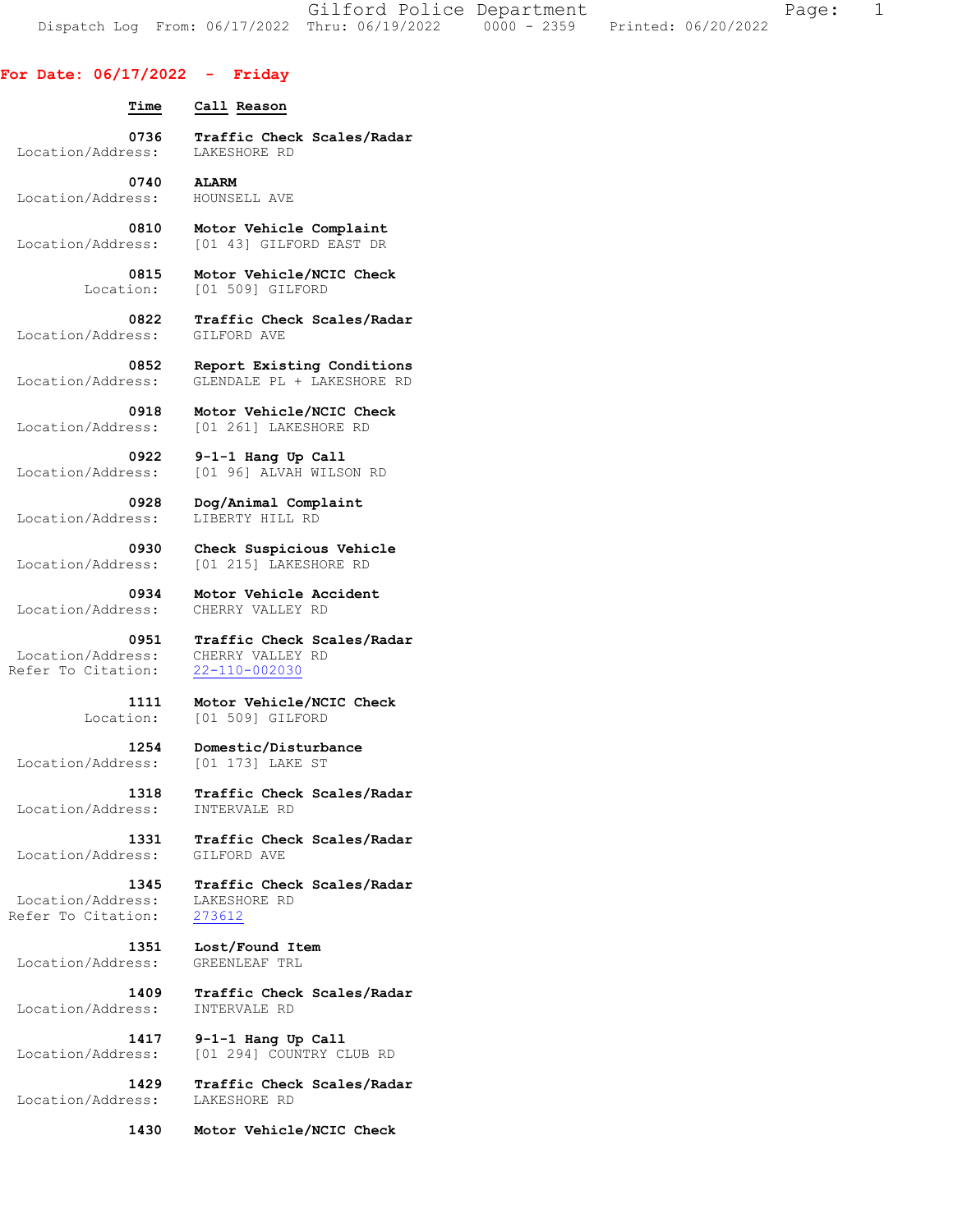Gilford Police Department Fage: 2 Dispatch Log From: 06/17/2022 Thru: 06/19/2022 0000 - 2359 Printed: 06/20/2022 Location: [01 509] GILFORD  **1433 Traffic Check Scales/Radar**  Location/Address: ROUTE 3 & 11 (BYPASS) + LAKESHORE RD  **1434 Motor Vehicle/NCIC Check**  Location: [01 509] GILFORD  **1445 Traffic Check Scales/Radar**  Location/Address: LAKESHORE RD + ROUTE 3 & 11 (BYPASS)  **1450 Motor Vehicle/NCIC Check**  Location: [01 509] GILFORD  **1505 Traffic Check Scales/Radar**  Location/Address: LAKESHORE RD  **1507 Suspicious Person**  Location/Address:  **1519 Traffic Check Scales/Radar**  Location/Address: LAKESHORE RD + LILY POND RD  **1520 Motor Vehicle Complaint**  Location/Address: [01 118] CHERRY VALLEY RD  **1537 Motor Vehicle/NCIC Check**  Location/Address: LAKESHORE RD  **1550 Traffic Check Scales/Radar**  Location/Address: GILFORD AVE + ALVAH WILSON RD  **1553 Traffic Check Scales/Radar**  Location/Address: GILFORD AVE  **1556 Check Suspicious Vehicle**  Location/Address: WEIRS RD  **1624 Traffic Check Scales/Radar**  Location/Address: LAKESHORE RD<br>kefer To Citation: 247374 Refer To Citation:  **1629 Domestic/Disturbance**  Location/Address: [01 196] WEIRS RD  **1652 Traffic Check Scales/Radar**  Location/Address: LAKESHORE RD + ROUTE 3 & 11 (BYPASS)  **1653 Motor Vehicle Accident**  Location/Address: LAKESHORE RD  **1721 Traffic Check Scales/Radar**  Location/Address:  **1723 Motor Vehicle/NCIC Check**  Location: [01 509] GILFORD  **1731 Traffic Check Scales/Radar**  Location/Address: BYPASS  **1806 Intoxication**  Location/Address: [01 347] MEADOWBROOK LN<br>Refer To P/C: 22-173-AR Refer To  $P/C$ : P/C: SEARS, LYNDA ANN Address: 17A COTTAGE WAY ALLENSTOWN, NH<br>Age: 54 Age: Charges: Protective Custody - Alcohol  **1839 Traffic Check Scales/Radar**  Location/Address: LAKESHORE RD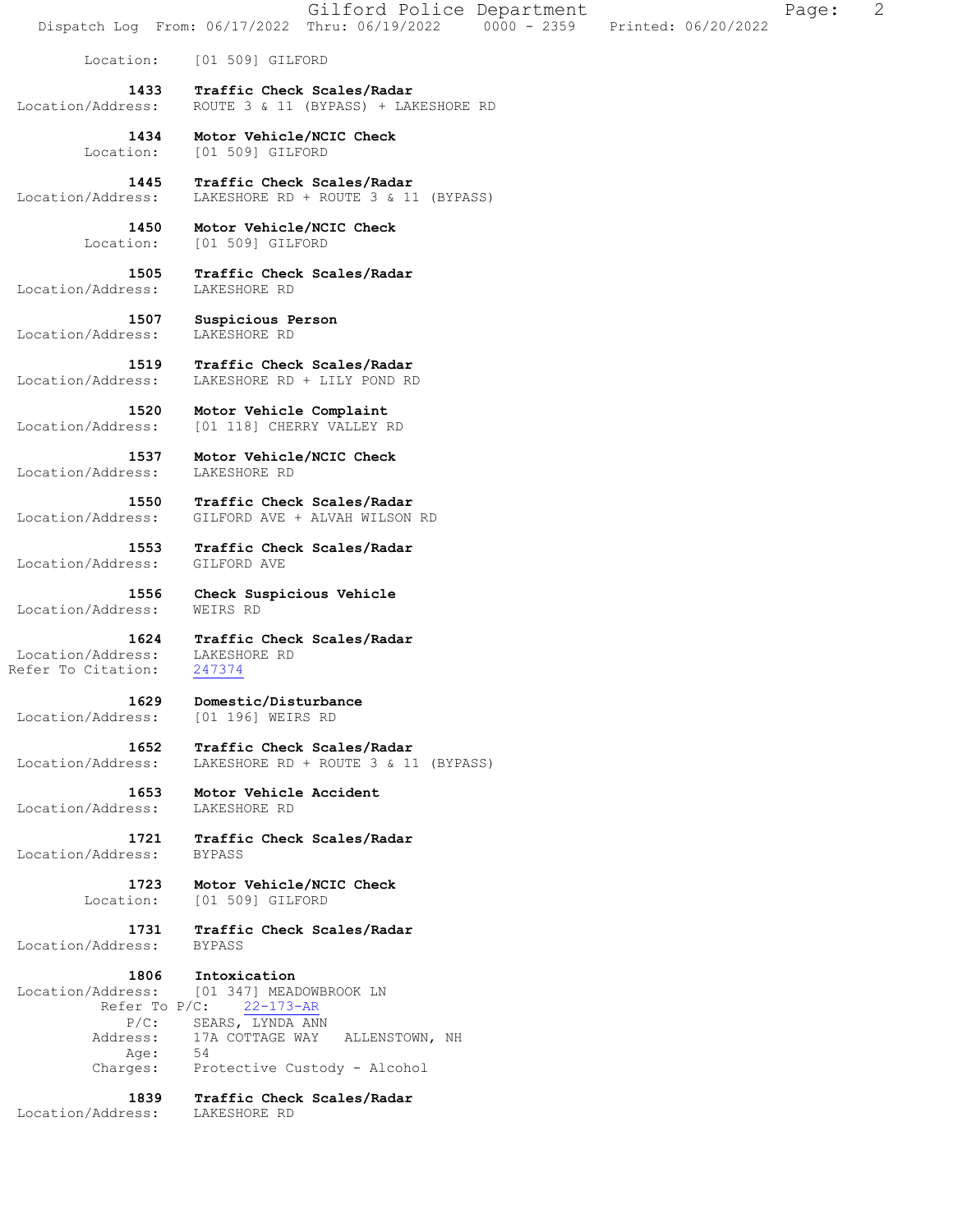| Dispatch Log From: 06/17/2022<br>1917<br>Traffic Check Scales/Radar<br>Location/Address:<br>SLEEPER HILL RD + MORRILL ST<br>Traffic Check Scales/Radar<br>1936<br>CHERRY VALLEY RD + ORCHARD DR<br>Location/Address:<br>1943<br>Motor Vehicle Complaint<br>Location/Address:<br>[01 215] LAKESHORE RD<br>Refer To Arrest:<br>$22 - 176 - AR$<br>1944<br>Traffic Check Scales/Radar<br>[01 509] GILFORD<br>Location:<br>1947<br>Traffic Check Scales/Radar<br>Location/Address:<br>GILFORD AVE<br>1956<br>Traffic Check Scales/Radar<br>Location/Address:<br><b>BYPASS</b><br>Traffic Check Scales/Radar<br>2004<br>Location/Address:<br>BELKNAP MOUNTAIN RD<br>Refer To Citation:<br>22-110-004033<br>2008<br>Traffic Check Scales/Radar<br>Location/Address:<br>LAKESHORE RD + WATSON RD<br>Refer To Citation:<br>273627<br>2031<br><b>ALARM</b><br>Location/Address:<br>[01 43] GILFORD EAST DR<br>2036<br>Traffic Check Scales/Radar<br>Location/Address:<br>LAKESHORE RD<br>2045<br>Traffic Check Scales/Radar<br>Location/Address:<br>[01 325] OLD LAKESHORE RD<br>2050<br>In Pursuit<br>Location/Address:<br><b>BYPASS</b><br>Refer To Arrest:<br>$22 - 179 - AR$<br>COOK, EMMETT M<br>Arrest:<br>45 TEABERRY LN<br>Address:<br>EDGARTOWN, MA<br>28<br>Age:<br>Charges:<br>Disobeying an Officer<br>Failure to Display Plates<br>Speeding 21-24 mph over limit of 55 or less<br>Obstruct Govt Administration<br>2050<br>Traffic Check Scales/Radar<br>Location/Address:<br>CHERRY VALLEY RD + BELKNAP MOUNTAIN RD<br>2105<br>Intoxication<br>Location/Address:<br>[01 347] MEADOWBROOK LN<br>Refer To Arrest:<br>$22 - 180 - AR$<br>MACMILLAN, CHARLOTTE A<br>Arrest:<br>Address:<br>5 PARSONS FARM RD BRUNSWICK, ME<br>20<br>Age:<br>Unlawful Possess/Intoxication<br>Charges:<br>2111<br>In Pursuit<br>Location/Address:<br>INTERVALE RD<br>2143<br>Traffic Check Scales/Radar<br>Location/Address:<br>[01 518] LAKESHORE RD<br>Refer To Arrest:<br>$22 - 181 - AR$<br>AUBIN, RAYMOND J<br>Arrest:<br>Address:<br>144 GORHAM AVE<br>WARWICK, RI<br>53<br>Age:<br>Charges:<br>DUI - impairment<br>2148<br>Intoxication<br>Location/Address:<br>[01 347] MEADOWBROOK LN | Gilford Police Department                                | Page: | 3 |
|-------------------------------------------------------------------------------------------------------------------------------------------------------------------------------------------------------------------------------------------------------------------------------------------------------------------------------------------------------------------------------------------------------------------------------------------------------------------------------------------------------------------------------------------------------------------------------------------------------------------------------------------------------------------------------------------------------------------------------------------------------------------------------------------------------------------------------------------------------------------------------------------------------------------------------------------------------------------------------------------------------------------------------------------------------------------------------------------------------------------------------------------------------------------------------------------------------------------------------------------------------------------------------------------------------------------------------------------------------------------------------------------------------------------------------------------------------------------------------------------------------------------------------------------------------------------------------------------------------------------------------------------------------------------------------------------------------------------------------------------------------------------------------------------------------------------------------------------------------------------------------------------------------------------------------------------------------------------------------------------------------------------------------------------------------------------------------------------------------------------------------------------------------------------------------|----------------------------------------------------------|-------|---|
|                                                                                                                                                                                                                                                                                                                                                                                                                                                                                                                                                                                                                                                                                                                                                                                                                                                                                                                                                                                                                                                                                                                                                                                                                                                                                                                                                                                                                                                                                                                                                                                                                                                                                                                                                                                                                                                                                                                                                                                                                                                                                                                                                                               | Thru: 06/19/2022<br>$0000 - 2359$<br>Printed: 06/20/2022 |       |   |
|                                                                                                                                                                                                                                                                                                                                                                                                                                                                                                                                                                                                                                                                                                                                                                                                                                                                                                                                                                                                                                                                                                                                                                                                                                                                                                                                                                                                                                                                                                                                                                                                                                                                                                                                                                                                                                                                                                                                                                                                                                                                                                                                                                               |                                                          |       |   |
|                                                                                                                                                                                                                                                                                                                                                                                                                                                                                                                                                                                                                                                                                                                                                                                                                                                                                                                                                                                                                                                                                                                                                                                                                                                                                                                                                                                                                                                                                                                                                                                                                                                                                                                                                                                                                                                                                                                                                                                                                                                                                                                                                                               |                                                          |       |   |
|                                                                                                                                                                                                                                                                                                                                                                                                                                                                                                                                                                                                                                                                                                                                                                                                                                                                                                                                                                                                                                                                                                                                                                                                                                                                                                                                                                                                                                                                                                                                                                                                                                                                                                                                                                                                                                                                                                                                                                                                                                                                                                                                                                               |                                                          |       |   |
|                                                                                                                                                                                                                                                                                                                                                                                                                                                                                                                                                                                                                                                                                                                                                                                                                                                                                                                                                                                                                                                                                                                                                                                                                                                                                                                                                                                                                                                                                                                                                                                                                                                                                                                                                                                                                                                                                                                                                                                                                                                                                                                                                                               |                                                          |       |   |
|                                                                                                                                                                                                                                                                                                                                                                                                                                                                                                                                                                                                                                                                                                                                                                                                                                                                                                                                                                                                                                                                                                                                                                                                                                                                                                                                                                                                                                                                                                                                                                                                                                                                                                                                                                                                                                                                                                                                                                                                                                                                                                                                                                               |                                                          |       |   |
|                                                                                                                                                                                                                                                                                                                                                                                                                                                                                                                                                                                                                                                                                                                                                                                                                                                                                                                                                                                                                                                                                                                                                                                                                                                                                                                                                                                                                                                                                                                                                                                                                                                                                                                                                                                                                                                                                                                                                                                                                                                                                                                                                                               |                                                          |       |   |
|                                                                                                                                                                                                                                                                                                                                                                                                                                                                                                                                                                                                                                                                                                                                                                                                                                                                                                                                                                                                                                                                                                                                                                                                                                                                                                                                                                                                                                                                                                                                                                                                                                                                                                                                                                                                                                                                                                                                                                                                                                                                                                                                                                               |                                                          |       |   |
|                                                                                                                                                                                                                                                                                                                                                                                                                                                                                                                                                                                                                                                                                                                                                                                                                                                                                                                                                                                                                                                                                                                                                                                                                                                                                                                                                                                                                                                                                                                                                                                                                                                                                                                                                                                                                                                                                                                                                                                                                                                                                                                                                                               |                                                          |       |   |
|                                                                                                                                                                                                                                                                                                                                                                                                                                                                                                                                                                                                                                                                                                                                                                                                                                                                                                                                                                                                                                                                                                                                                                                                                                                                                                                                                                                                                                                                                                                                                                                                                                                                                                                                                                                                                                                                                                                                                                                                                                                                                                                                                                               |                                                          |       |   |
|                                                                                                                                                                                                                                                                                                                                                                                                                                                                                                                                                                                                                                                                                                                                                                                                                                                                                                                                                                                                                                                                                                                                                                                                                                                                                                                                                                                                                                                                                                                                                                                                                                                                                                                                                                                                                                                                                                                                                                                                                                                                                                                                                                               |                                                          |       |   |
|                                                                                                                                                                                                                                                                                                                                                                                                                                                                                                                                                                                                                                                                                                                                                                                                                                                                                                                                                                                                                                                                                                                                                                                                                                                                                                                                                                                                                                                                                                                                                                                                                                                                                                                                                                                                                                                                                                                                                                                                                                                                                                                                                                               |                                                          |       |   |
|                                                                                                                                                                                                                                                                                                                                                                                                                                                                                                                                                                                                                                                                                                                                                                                                                                                                                                                                                                                                                                                                                                                                                                                                                                                                                                                                                                                                                                                                                                                                                                                                                                                                                                                                                                                                                                                                                                                                                                                                                                                                                                                                                                               |                                                          |       |   |
|                                                                                                                                                                                                                                                                                                                                                                                                                                                                                                                                                                                                                                                                                                                                                                                                                                                                                                                                                                                                                                                                                                                                                                                                                                                                                                                                                                                                                                                                                                                                                                                                                                                                                                                                                                                                                                                                                                                                                                                                                                                                                                                                                                               |                                                          |       |   |
|                                                                                                                                                                                                                                                                                                                                                                                                                                                                                                                                                                                                                                                                                                                                                                                                                                                                                                                                                                                                                                                                                                                                                                                                                                                                                                                                                                                                                                                                                                                                                                                                                                                                                                                                                                                                                                                                                                                                                                                                                                                                                                                                                                               |                                                          |       |   |
|                                                                                                                                                                                                                                                                                                                                                                                                                                                                                                                                                                                                                                                                                                                                                                                                                                                                                                                                                                                                                                                                                                                                                                                                                                                                                                                                                                                                                                                                                                                                                                                                                                                                                                                                                                                                                                                                                                                                                                                                                                                                                                                                                                               |                                                          |       |   |
|                                                                                                                                                                                                                                                                                                                                                                                                                                                                                                                                                                                                                                                                                                                                                                                                                                                                                                                                                                                                                                                                                                                                                                                                                                                                                                                                                                                                                                                                                                                                                                                                                                                                                                                                                                                                                                                                                                                                                                                                                                                                                                                                                                               |                                                          |       |   |
|                                                                                                                                                                                                                                                                                                                                                                                                                                                                                                                                                                                                                                                                                                                                                                                                                                                                                                                                                                                                                                                                                                                                                                                                                                                                                                                                                                                                                                                                                                                                                                                                                                                                                                                                                                                                                                                                                                                                                                                                                                                                                                                                                                               |                                                          |       |   |
|                                                                                                                                                                                                                                                                                                                                                                                                                                                                                                                                                                                                                                                                                                                                                                                                                                                                                                                                                                                                                                                                                                                                                                                                                                                                                                                                                                                                                                                                                                                                                                                                                                                                                                                                                                                                                                                                                                                                                                                                                                                                                                                                                                               |                                                          |       |   |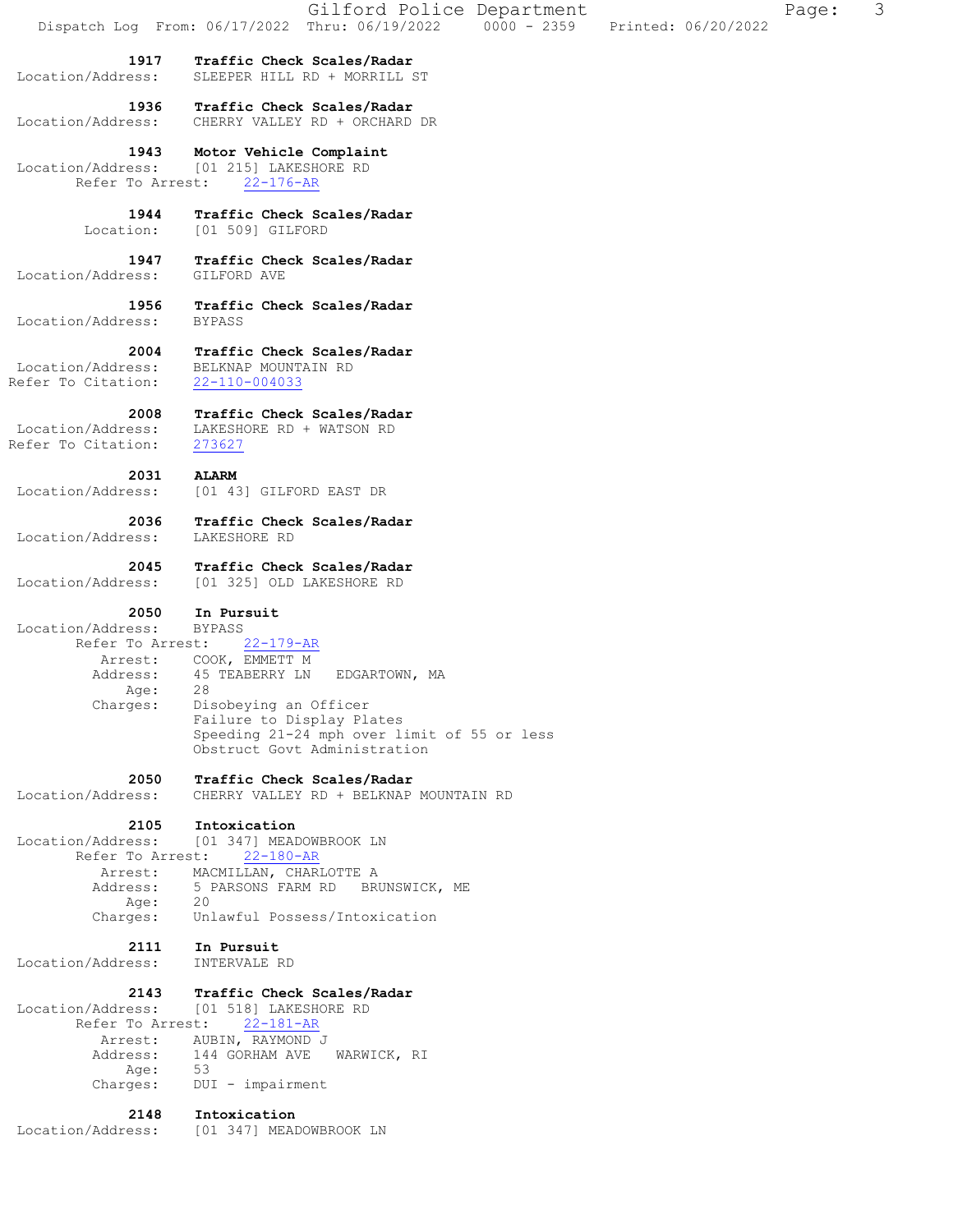**2152 Motor Vehicle Accident**  Location/Address: LAKESHORE RD  **2155 Traffic Check Scales/Radar**  Location/Address: LAKESHORE RD + LISCOMB CIR  **2155 Intoxication**  Location/Address: [01 347] MEADOWBROOK LN Refer To Arrest: 22-196-AR Juvenile Arrest Age: 17  **2201 Intoxication**  Location/Address: LAKESHORE RD Refer To Arrest: 22-182-AR  **2207 Intoxication**  Location/Address: [01 347] MEADOWBROOK LN Refer To Arrest: 22-194-AR Arrest: BEAN, WINSOR Address: 165 SCHOOL ST CONCORD, NH Age: 20 Charges: Unlawful Possess/Intoxication **2224 Escort**<br>Location/Address: [01 347 [01 347] MEADOWBROOK LN  **2229 Intoxication**  Location/Address: [01 518] LAKESHORE RD Refer To Arrest: 22-183-AR  **2229 Lost/Found Item**  Location/Address: [01 347] MEADOWBROOK LN  **2231 Intoxication**  Location/Address: [01 347] MEADOWBROOK LN Refer To P/C: 22-195-AR P/C: FAIRBANKS, MALLORY KATE Address: 21 ALORA ST LISBON FALLS, ME Age: 21 Aye. 21<br>Charges: Protective Custody - Alcohol  **2239 Domestic/Disturbance**  Location/Address: [01 347] MEADOWBROOK LN  **2246 Ambulance Needed/Enroute**  Location/Address: [01 347] MEADOWBROOK LN  **2304 Traffic Check Scales/Radar**  Location/Address: LAKESHORE RD  **2309 Attempt To Locate**  Location/Address: [01 347] MEADOWBROOK LN  **2321 Traffic Check Scales/Radar**  Location/Address: ROUTE 3 & 11 (BYPASS)  **2321 Criminal Mischief**  Location/Address: [01 347] MEADOWBROOK LN  **2335 Motor Vehicle Accident**  Location/Address:  **2339 Traffic Check Scales/Radar**  Location/Address: [01 502] INTERVALE RD  **2347 Traffic Check Scales/Radar**  Location/Address: LAKESHORE RD  **2348 Dog/Animal Complaint**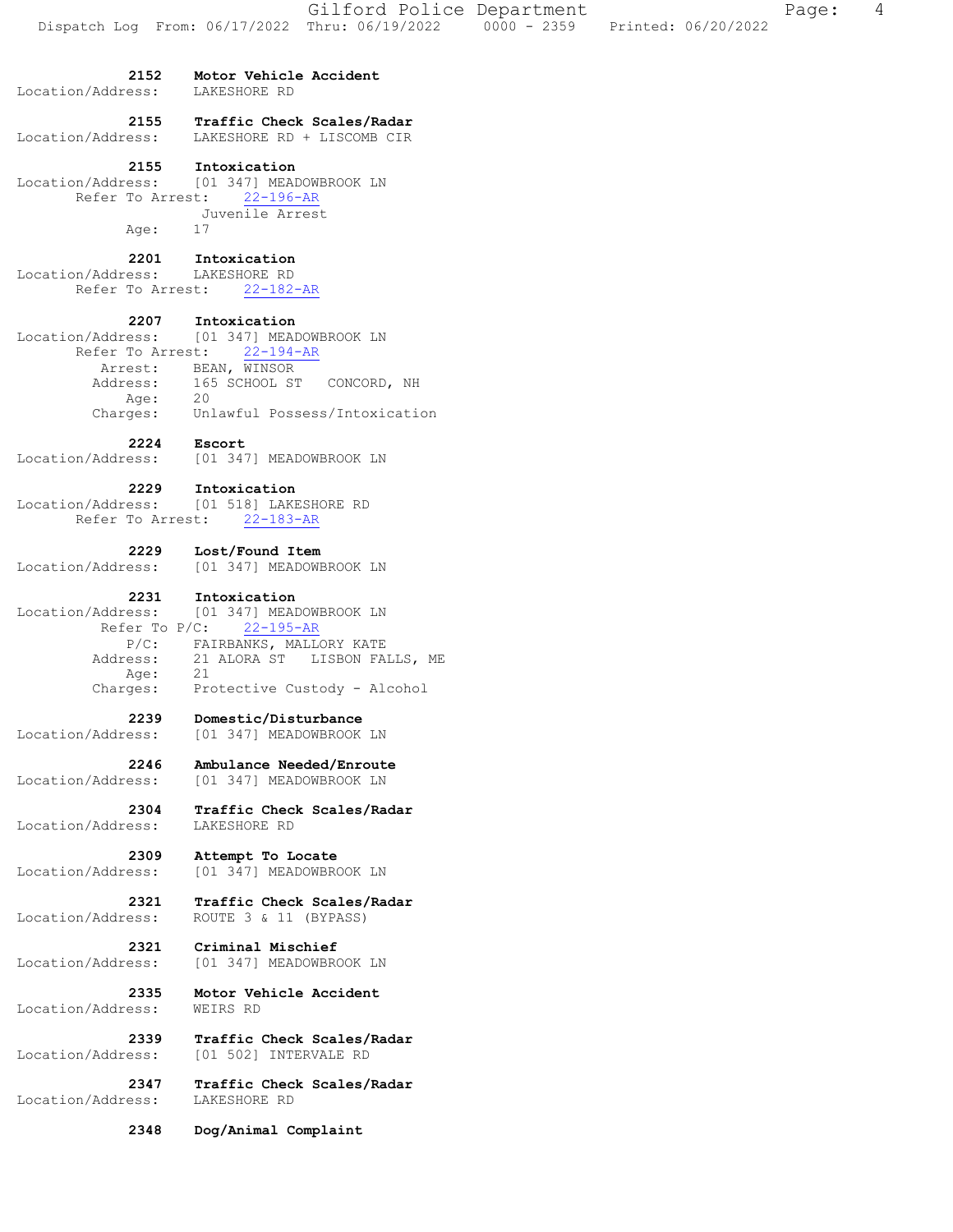Gilford Police Department The Page: 5 Dispatch Log From: 06/17/2022 Thru: 06/19/2022 0000 - 2359 Printed: 06/20/2022

Location/Address: LISCOMB CIR

## **For Date: 06/18/2022 - Saturday**

| Location/Address:                                                                        | 0012 Traffic Check Scales/Radar<br>LAKESHORE RD                                                                                                                                                 |
|------------------------------------------------------------------------------------------|-------------------------------------------------------------------------------------------------------------------------------------------------------------------------------------------------|
| 0036                                                                                     | Road & Weather Conditions                                                                                                                                                                       |
| Location/Address:                                                                        | WEIRS RD                                                                                                                                                                                        |
| 0103                                                                                     | Traffic Check Scales/Radar                                                                                                                                                                      |
| Location/Address:                                                                        | INTERVALE RD                                                                                                                                                                                    |
| 0129                                                                                     | Traffic Check Scales/Radar                                                                                                                                                                      |
| Location/Address:                                                                        | LAKESHORE RD + AIRPORT RD                                                                                                                                                                       |
| 0159                                                                                     | Traffic Check Scales/Radar                                                                                                                                                                      |
| Location/Address:                                                                        | [01 24] INTERVALE RD                                                                                                                                                                            |
| 0300 - 1                                                                                 | Abandoned Vehicle                                                                                                                                                                               |
| Location/Address:                                                                        | [01 529] LAKESHORE RD                                                                                                                                                                           |
| 0301<br>Location/Address:<br>Arrest:<br>Address:<br>Age: 51                              | Traffic Check Scales/Radar<br>[01 509] LAKESHORE RD<br>Refer To Arrest: 22-197-AR<br>MCBEY, TINA K<br>433 CALEF HILL RD SANBORNTON, NH<br>Charges: Protective Custody - Alcohol                 |
| 0723                                                                                     | Traffic Check Scales/Radar                                                                                                                                                                      |
| Location/Address:                                                                        | GILFORD AVE + ALVAH WILSON RD                                                                                                                                                                   |
| 0737                                                                                     | Traffic Check Scales/Radar                                                                                                                                                                      |
| Location/Address:                                                                        | CHERRY VALLEY RD                                                                                                                                                                                |
| 0737                                                                                     | Report Existing Conditions                                                                                                                                                                      |
| Location/Address:                                                                        | DEER RUN LN                                                                                                                                                                                     |
| 0823<br>Location/Address:<br>Refer To Arrest:<br>Arrest:<br>Address:<br>Age:<br>Charges: | Motor Vehicle Accident<br>WEIRS RD + DOCKHAM SHORE RD<br>$22 - 198 - AR$<br>LASLIE, MICHAEL DAVID<br>158 SUMMER ST Apt. #2 WEYMOUTH, MA<br>21<br>Conduct After Accident<br>Unregistered Vehicle |
| 0850                                                                                     | Lost/Found Item                                                                                                                                                                                 |
| Location/Address:                                                                        | SCHOOLHOUSE HILL RD + GILFORD AVE                                                                                                                                                               |
| 0936                                                                                     | Motor Vehicle Lockout                                                                                                                                                                           |
| Location/Address:                                                                        | [01 114] GILFORD EAST DR                                                                                                                                                                        |
| 0957 -                                                                                   | Motor Vehicle Lockout                                                                                                                                                                           |
| Location/Address:                                                                        | [01 510] LAKESHORE RD                                                                                                                                                                           |
| 1021                                                                                     | Yard Sale Permit Issued                                                                                                                                                                         |
| Location/Address:                                                                        | SCHOOLHOUSE HILL RD                                                                                                                                                                             |
| 1143                                                                                     | See Complainant                                                                                                                                                                                 |
| Location/Address:                                                                        | [01 300] CHERRY VALLEY RD                                                                                                                                                                       |
| 1305                                                                                     | Traffic Check Scales/Radar                                                                                                                                                                      |
| Location/Address:                                                                        | ROUTE 3 & 11 (BYPASS)                                                                                                                                                                           |
| 1317                                                                                     | Traffic Check Scales/Radar                                                                                                                                                                      |
| Location/Address:                                                                        | [01 445] ROUTE 3 & 11 (BYPASS)                                                                                                                                                                  |

 **1330 Traffic Check Scales/Radar**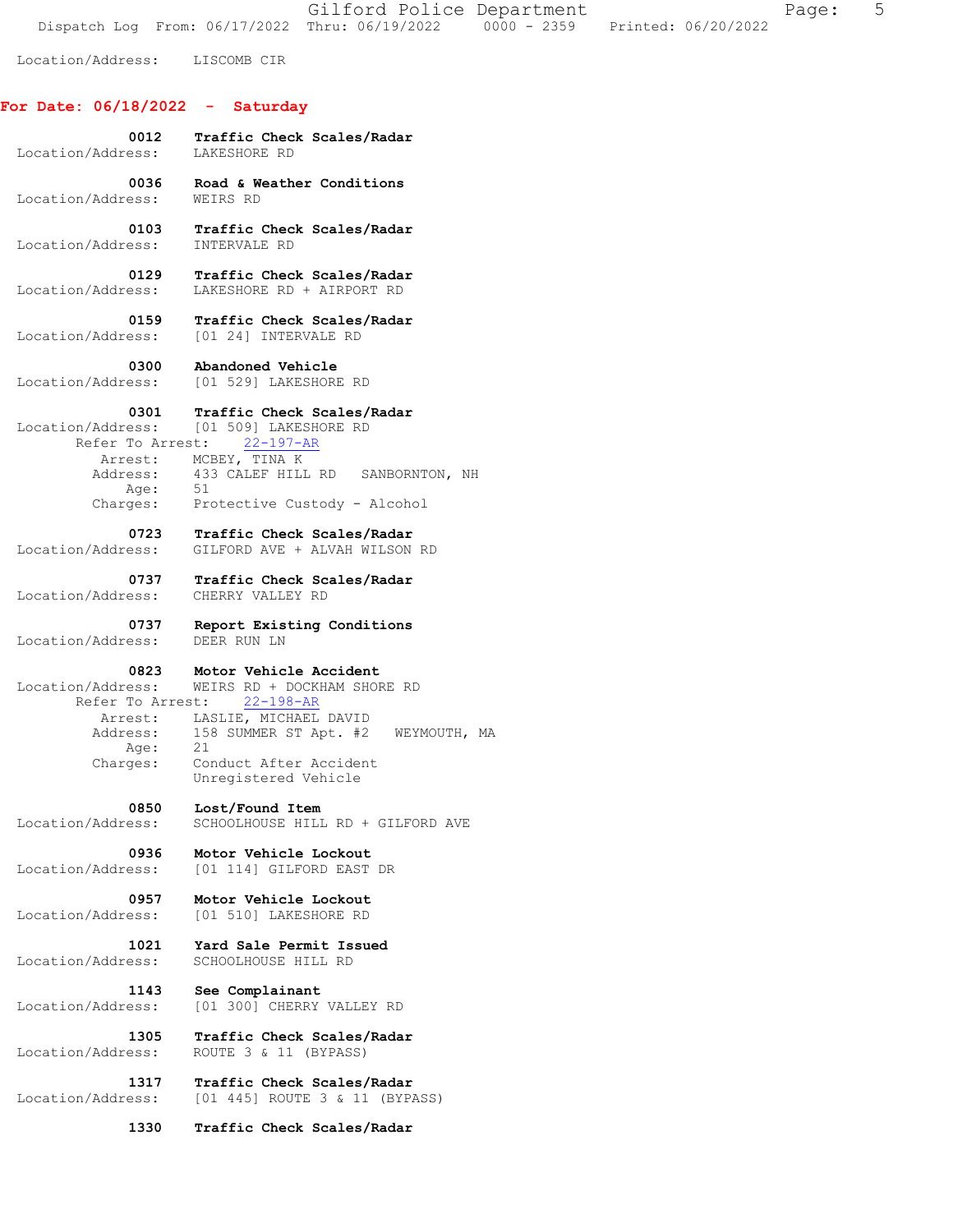Dispatch Log From: 06/17/2022 Thru: 06/19/2022 0000 - 2359 Printed: 06/20/2022 Location/Address: ROUTE 3 & 11 (BYPASS) + GILFORD AVE<br>Refer To Citation: 273644 Refer To Citation:  **1333 Traffic Check Scales/Radar**  Location/Address: LAKESHORE RD + ROUTE 3 & 11 (BYPASS)  **1348 Traffic Check Scales/Radar**  Location/Address: [01 445] ROUTE 3 & 11 (BYPASS)  **1353 Traffic Check Scales/Radar**  Location/Address:  **1358 Motor Vehicle/NCIC Check**  Location: [01 509] GILFORD  **1359 Traffic Check Scales/Radar**  Location/Address: LAKESHORE RD + ROUTE 3 & 11 (BYPASS)  **1404 Motor Vehicle/NCIC Check**  Location: [01 509] GILFORD  **1409 Traffic Check Scales/Radar**  Location/Address: [01 325] OLD LAKESHORE RD  **1421 Dog/Animal Complaint**  Location/Address: LAKESHORE RD + BELKNAP POINT RD  **1437 Traffic Check Scales/Radar**  Location/Address: LAKESHORE RD  **1442 Lost/Found Item**  Location/Address: [01 96] ALVAH WILSON RD  **1445 Lost/Found Item**  Location/Address: [01 347] MEADOWBROOK LN  **1507 Traffic Check Scales/Radar**  Location/Address: LAKESHORE RD + GLENDALE PL<br>Refer To Citation: 273646 Refer To Citation:  **1508 Traffic Check Scales/Radar**  Location/Address: GILFORD AVE + WESLEY WAY  **1508 Traffic Check Scales/Radar**  Location/Address: GILFORD AVE  **1532 Arrest Log Information**  Location/Address: [01 300] CHERRY VALLEY RD Refer To Arrest: 22-199-AR Arrest: SHARMAN, DARRELEN J Address: 115 UNION AVE Apt. #1 LACONIA, NH<br>Age: 38 Age: Charges: Violation of Protective Order Breach of Bail  **1536 Traffic Check Scales/Radar**  Location/Address: LILY POND RD  **1546 Traffic Check Scales/Radar**  Vicinity of: [01 416] LAKESHORE RD  **1608 Motor Vehicle/NCIC Check**  Location: [01 509] GILFORD  **1611 Report Existing Conditions**  Location/Address: [01 97] LAKESHORE RD  **1618 Assist Motorist**  Location/Address: LAKESHORE RD + ROUTE 3 & 11 (BYPASS)

 **1641 Motor Vehicle/NCIC Check** 

Gilford Police Department The Page: 6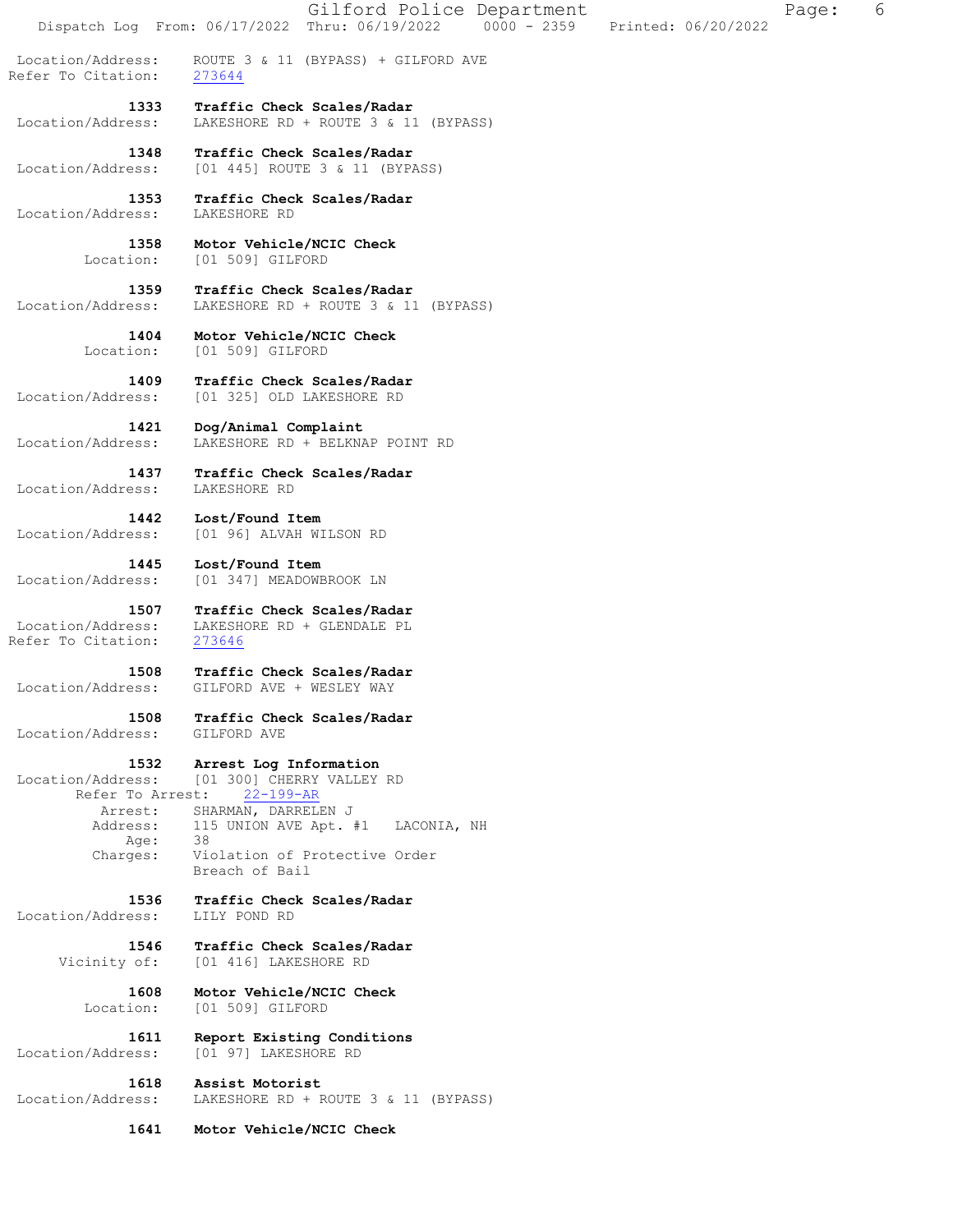|                                                 | Dispatch Log From: 06/17/2022 Thru: 06/19/2022                         | $0000 - 2359$ | Printed: 06/20/2022 |  |
|-------------------------------------------------|------------------------------------------------------------------------|---------------|---------------------|--|
| Location:                                       | [01 509] GILFORD                                                       |               |                     |  |
| 1709<br>Location/Address:                       | Traffic Check Scales/Radar<br>[01 448] LAKESHORE RD                    |               |                     |  |
| 1732<br>Location/Address:                       | Motor Vehicle Accident<br>[01 501] WEIRS RD                            |               |                     |  |
| 1856<br>Location/Address:                       | Traffic Check Scales/Radar<br>CHERRY VALLEY RD + INTERVALE RD          |               |                     |  |
| 1858<br>Location/Address:                       | Traffic Check Scales/Radar<br>ROUTE 3 & 11 (BYPASS) + LAKESHORE RD     |               |                     |  |
| 1926<br>Location/Address:                       | Traffic Check Scales/Radar<br>CHERRY VALLEY RD + ORCHARD DR            |               |                     |  |
| 1936<br>Location/Address:                       | Traffic Check Scales/Radar<br>CHERRY VALLEY RD + ORCHARD DR            |               |                     |  |
| 1952<br>Location/Address:                       | Dog/Animal Complaint<br>INTERVALE RD                                   |               |                     |  |
| 1953<br>Location/Address:                       | Traffic Check Scales/Radar<br>CHERRY VALLEY RD + NORTHVIEW RD          |               |                     |  |
| 1955<br>Location/Address:                       | Traffic Check Scales/Radar<br>[01 510] LAKESHORE RD                    |               |                     |  |
| 2001<br>Location/Address:                       | Suspicious Person/Prowler<br>[01 148] LAKESHORE RD                     |               |                     |  |
| 2006<br>Location/Address:<br>Refer To Citation: | Traffic Check Scales/Radar<br>GILFORD AVE + STONE RD<br>269411         |               |                     |  |
| 2007<br>Location/Address:                       | Traffic Check Scales/Radar<br>LAKE ST                                  |               |                     |  |
| 2020<br>Location/Address:                       | Traffic Check Scales/Radar<br>LAKESHORE RD + LISCOMB CIR               |               |                     |  |
| 2030                                            | Suspicious Person/Prowler<br>Location/Address: [01 347] MEADOWBROOK LN |               |                     |  |
| 2035<br>Location/Address:                       | Fire Department Enroute<br>BEACON HILL RD                              |               |                     |  |
| 2046<br>Location/Address:                       | Traffic Check Scales/Radar<br>[01 446] LAKESHORE RD                    |               |                     |  |
| 2052<br>Location/Address:                       | Traffic Check Scales/Radar<br>LAKESHORE RD + LISCOMB CIR               |               |                     |  |
| 2057<br>Location/Address:<br>Refer To Arrest:   | Traffic Check Scales/Radar<br>[01 261] LAKESHORE RD<br>$22 - 205 - AR$ |               |                     |  |
| Arrest:<br>Address:<br>Age:                     | GARGANO, TYLER C<br>23 LISCOMB CIR Apt. #22 GILFORD, NH<br>55          |               |                     |  |
| Charges:<br>2103                                | DUI; Adult>.08; Minor>.02<br>Traffic Check Scales/Radar                |               |                     |  |
| Location/Address:<br>2103                       | LAKESHORE RD + ROUTE 3 & 11 (BYPASS)<br>Traffic Check Scales/Radar     |               |                     |  |
| Location/Address:<br>2104                       | [01 452] ROUTE 3 & 11 (BYPASS)<br>Untimely Death A, D, N, S            |               |                     |  |
| Location/Address:<br>Refer To Arrest:           | [01 347] MEADOWBROOK LN<br>$22 - 213 - AR$                             |               |                     |  |

Gilford Police Department Fage: 7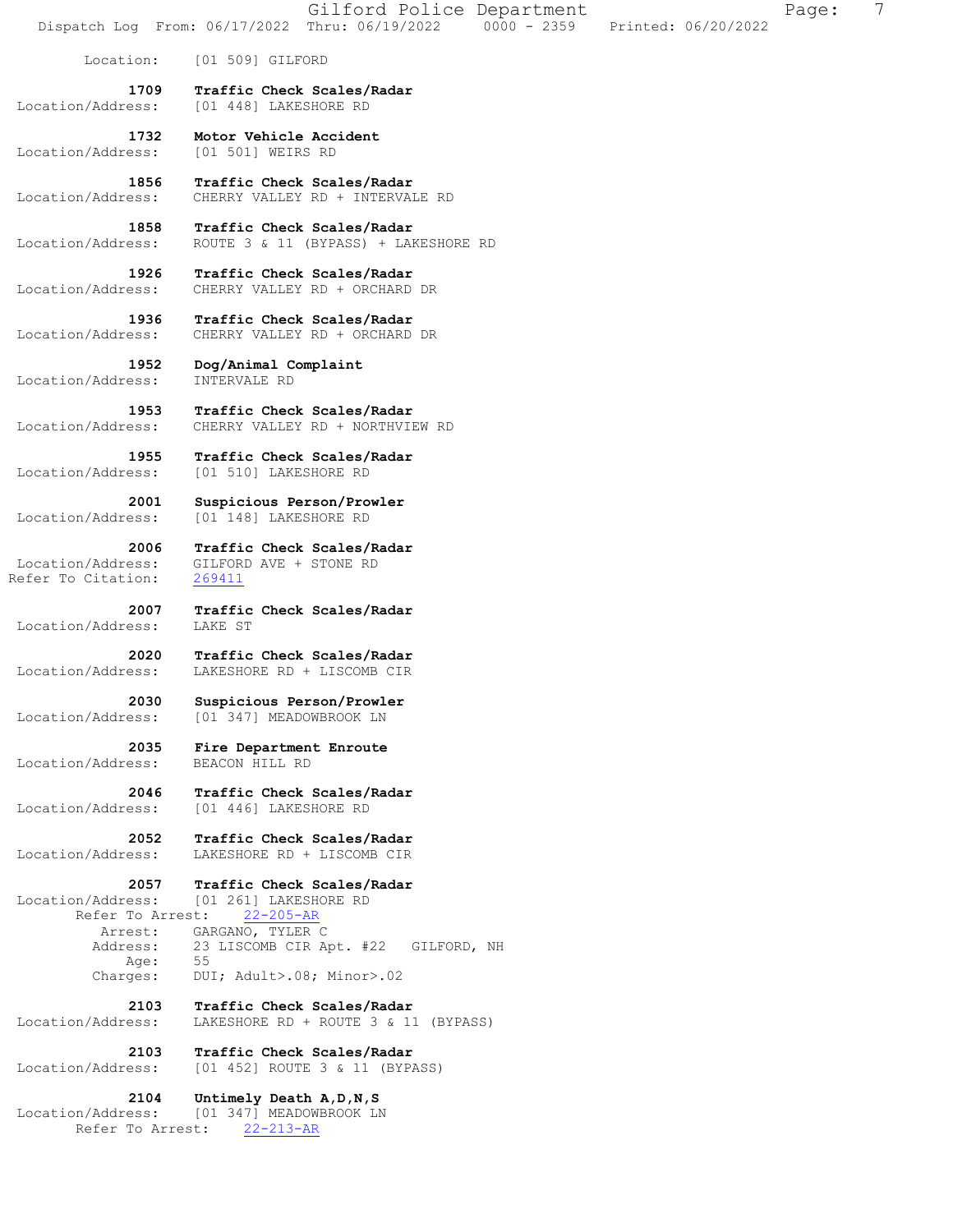| 2107                                                                 | Untimely Death A, D, N, S                                                                                                                                             |
|----------------------------------------------------------------------|-----------------------------------------------------------------------------------------------------------------------------------------------------------------------|
| Location/Address:                                                    | [01 347] MEADOWBROOK LN                                                                                                                                               |
| 2112<br>Location/Address:                                            | Intoxication<br>[01 347] MEADOWBROOK LN<br>Refer To Arrest: 22-211-AR                                                                                                 |
| Address:<br>Age:<br>Charges:                                         | Arrest: MADDEN, KEENAN GEORGE<br>17 OAK ST DANVERS, MA<br>18<br>Unlawful Possess/Intoxication                                                                         |
| 2120                                                                 | Lost/Missing/Wanted Person                                                                                                                                            |
| Location/Address:                                                    | [01 L0000321] OLD LAKESHORE RD                                                                                                                                        |
| 2121<br>Location/Address:<br>Arrest:<br>Address:<br>Aqe:<br>Charges: | Intoxication<br>[01 347] MEADOWBROOK LN<br>Refer To Arrest: 22-210-AR<br>CHASE, LIBBY ROSE MARIE<br>19 JOHNSON RD STANDISH, ME<br>20<br>Unlawful Possess/Intoxication |
| 2136                                                                 | Ambulance Needed/Enroute                                                                                                                                              |
| Location/Address:                                                    | [01 347] MEADOWBROOK LN                                                                                                                                               |
| 2203                                                                 | Traffic Check Scales/Radar                                                                                                                                            |
| Location/Address:                                                    | LAKESHORE RD + LISCOMB CIR                                                                                                                                            |
| 2219                                                                 | Traffic Check Scales/Radar                                                                                                                                            |
| Location/Address:                                                    | [01 447] ROUTE 3 & 11 (BYPASS)                                                                                                                                        |
| 2223                                                                 | Traffic Check Scales/Radar                                                                                                                                            |
| Location/Address:                                                    | LAKESHORE RD + ROUTE 3 & 11 (BYPASS)                                                                                                                                  |
| 2223                                                                 | Traffic Check Scales/Radar                                                                                                                                            |
| Location/Address:                                                    | GILFORD AVE + WESLEY WAY                                                                                                                                              |
| 2250                                                                 | Traffic Check Scales/Radar                                                                                                                                            |
| Vicinity of:                                                         | GILFORD AVE + SAVAGE RD                                                                                                                                               |
| Refer To Citation:                                                   | 22-110-002031                                                                                                                                                         |
| 2258                                                                 | Motor Vehicle Lockout                                                                                                                                                 |
| Location/Address:                                                    | [01 347] MEADOWBROOK LN                                                                                                                                               |
| 2306                                                                 | Traffic Check Scales/Radar                                                                                                                                            |
| Location/Address:                                                    | BELKNAP MOUNTAIN RD + OX BOW LN                                                                                                                                       |
| 2317                                                                 | Traffic Check Scales/Radar<br>Location/Address: CHERRY VALLEY RD + ROCKY RD                                                                                           |
| 2319                                                                 | Traffic Check Scales/Radar                                                                                                                                            |
| Location/Address:                                                    | ROUTE 3 & 11 (BYPASS) + GILFORD AVE                                                                                                                                   |
| 2334                                                                 | Traffic Check Scales/Radar                                                                                                                                            |
| Location/Address:                                                    | LAKESHORE RD                                                                                                                                                          |
| 2341                                                                 | Traffic Check Scales/Radar                                                                                                                                            |
| Location/Address:                                                    | [01 135] ROUTE 3 & 11 (BYPASS)                                                                                                                                        |
| 2353                                                                 | Traffic Check Scales/Radar                                                                                                                                            |
| Location/Address:                                                    | LAKESHORE RD                                                                                                                                                          |
| Refer To Arrest:                                                     | $22 - 215 - AR$                                                                                                                                                       |
| Arrest:                                                              | WARREN, JENNIFER ANDREA                                                                                                                                               |
| Address:                                                             | 25 CIFRE LN PLAISTOW, NH                                                                                                                                              |
| Age:                                                                 | 29                                                                                                                                                                    |
| Charges:                                                             | DUI; Adult>.08; Minor>.02                                                                                                                                             |

 **2357 Assist Motorist** 

Location: [01 509] GILFORD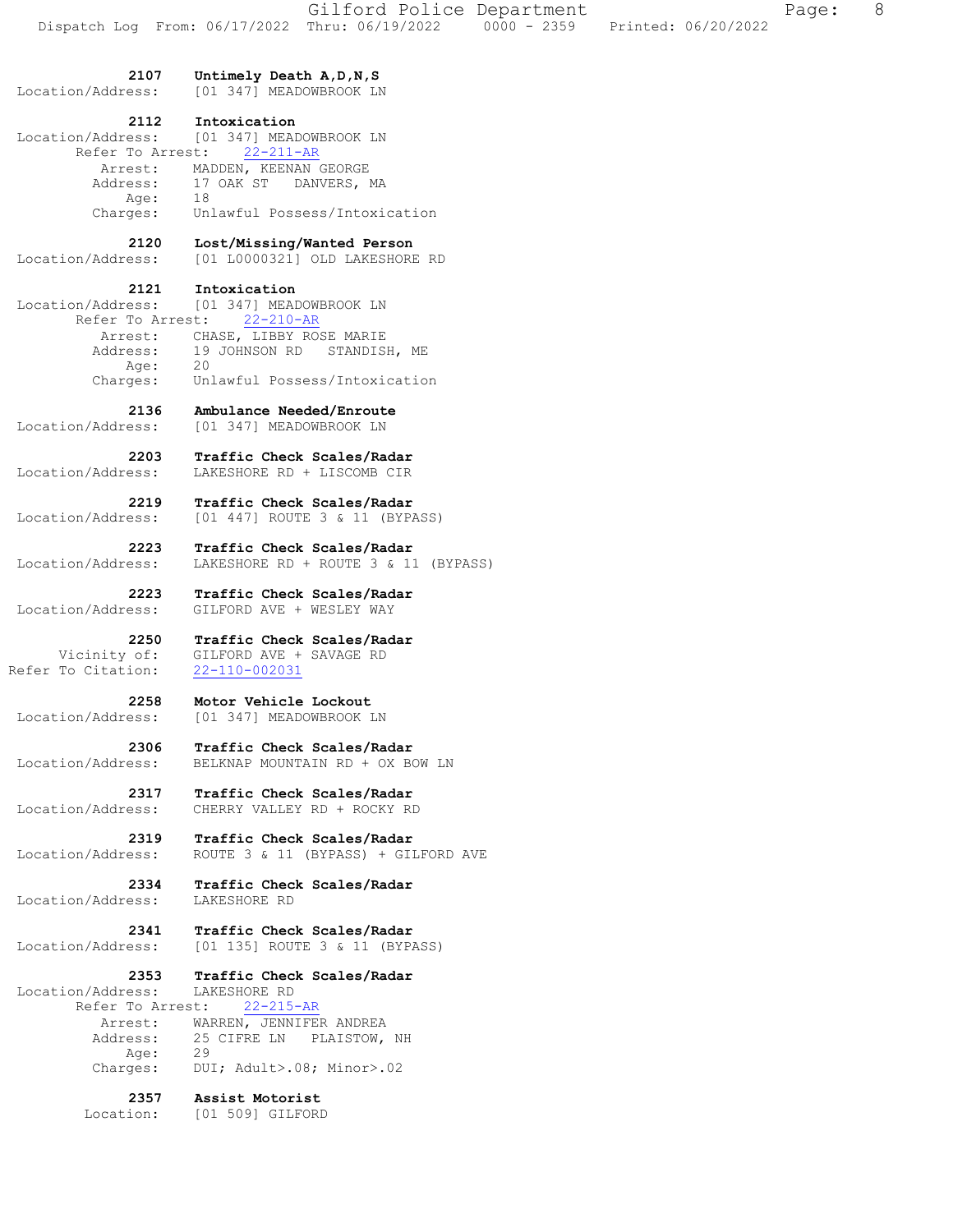Gilford Police Department Fage: 9 Dispatch Log From: 06/17/2022 Thru: 06/19/2022 0000 - 2359 Printed: 06/20/2022

## **For Date: 06/19/2022 - Sunday**

 **0005 Traffic Check Scales/Radar**  Location/Address: [01 450] ROUTE 3 & 11 (BYPASS)

 **0012 Traffic Check Scales/Radar**  Location/Address: ROUTE 3 & 11 (BYPASS) + GILFORD AVE

 **0023 Traffic Check Scales/Radar**  Location/Address: ROUTE 3 & 11 (BYPASS)

 **0143 Traffic Check Scales/Radar**  Location/Address: LAKESHORE RD + SCENIC DR

 **0201 Traffic Check Scales/Radar**  Location/Address: RECYCLE WAY + LILY POND RD

 **0211 Town Ordinance**  Location/Address: [01 261] LAKESHORE RD

 **0236 Town Ordinance**  Location/Address: [01 224] LAKESHORE RD

**0254 Traffic Check Scales/Radar** Location/Address: CHERRY VALLEY RD + INTERVAL CHERRY VALLEY RD + INTERVALE RD

 **0312 Suspicious Person/Prowler**  Location/Address: GILFORD AVE

 **0632 Service of Paperwork**  Location/Address: PARTRIDGE LN

 **0635 Service of Paperwork**  Location/Address: LISCOMB CIR

 **0647 Town Ordinance**  Location/Address: GILFORD EAST DR

 **0746 Motor Vehicle/NCIC Check**  Location: [01 509] GILFORD

 **0756 Traffic Check Scales/Radar**  Location/Address: [02] UNION AVE

 **0820 Traffic Check Scales/Radar**  Location/Address: ROUTE 3 & 11 (BYPASS) + GILFORD AVE

 **0835 Motor Vehicle/NCIC Check**  Location/Address: [01 510] LAKESHORE RD

**0845 Service of Paperwork**<br>Location/Address: [01 403] LISCOMB CIR Location/Address: [01 403] LISCOMB CIR

 **0859 Ambulance Needed/Enroute**  Location/Address: GUNSTOCK HILL RD

 **0924 Traffic Check Scales/Radar**  Location/Address: CHERRY VALLEY RD + INTERVALE RD

 **1004 Traffic Check Scales/Radar**  Location/Address:

> **1028 Service of Paperwork**  Location: [01 509] GILFORD

 **1046 Motor Vehicle/NCIC Check**  Location: [01 509] GILFORD

 **1047 Traffic Check Scales/Radar**  Location/Address: [01 258] LAKESHORE RD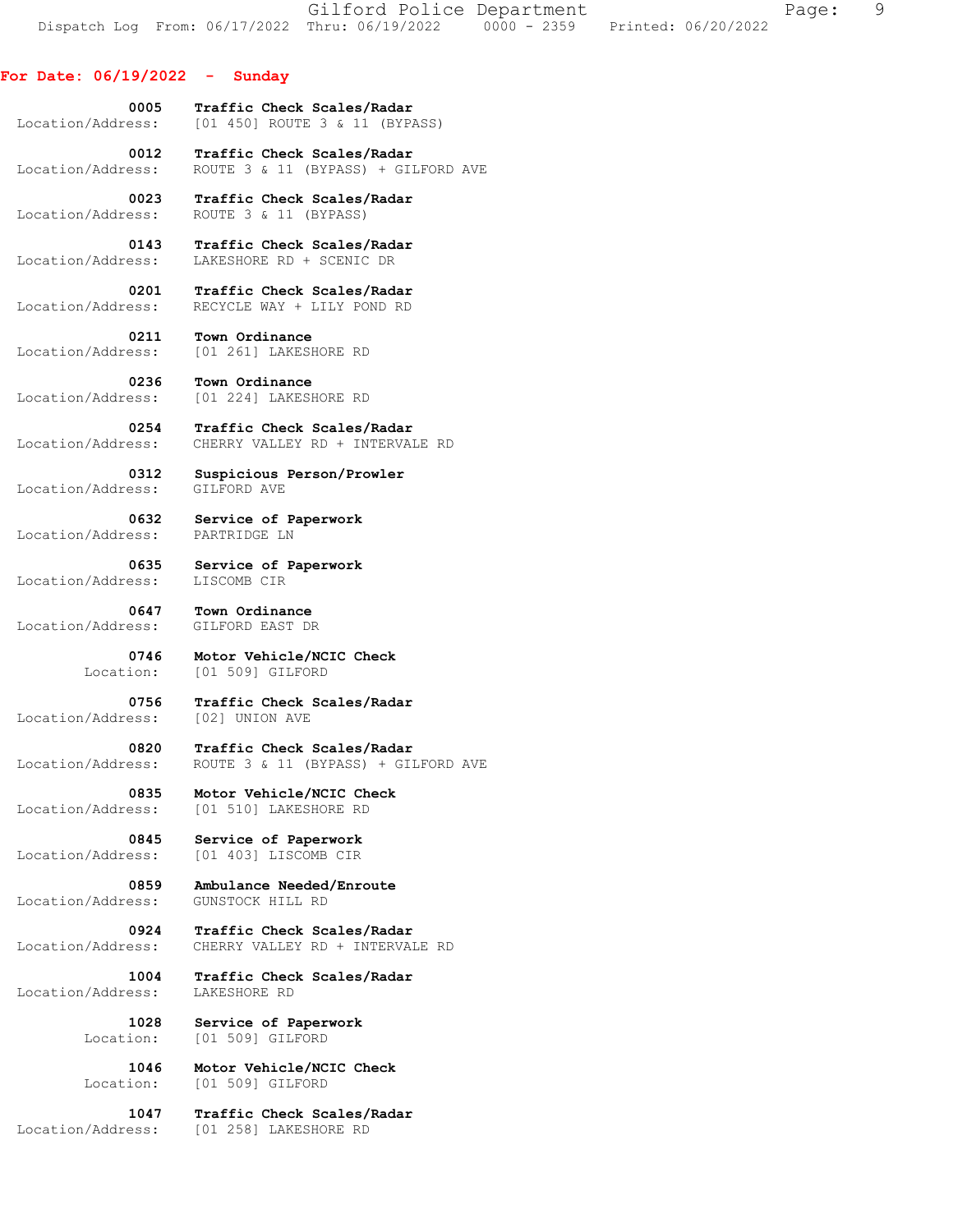**1056 Motor Vehicle/NCIC Check**  Location/Address: [01 529] LAKESHORE RD

 **1124 Lost/Found Item**  Location/Address: [01 265] BRETON RD

 **1139 Traffic Check Scales/Radar**  Location/Address: LAKESHORE RD

**1312 Report Existing Conditions**<br>Location/Address: [01 17] HARRIS SHORE RD Location/Address: [01 17] HARRIS SHORE RD

 **1418 Traffic Check Scales/Radar**  Location/Address: LAKESHORE RD Refer To Citation: 273647

 **1434 Domestic/Disturbance** 

 **1550 Town Ordinance**  Location/Address: [01 510] LAKESHORE RD

[01 523] VARNEY POINT LEFT RD

 **1727 Motor Vehicle Complaint** 

 **1805 Motor Vehicle/NCIC Check**  Location: [01 509] GILFORD

 **1806 Traffic Check Scales/Radar**  Location/Address: GILFORD AVE + ALVAH WILSON RD

 **1819 Report Existing Conditions** 

 **1839 Motor Vehicle Complaint**  Location/Address: [01 67] LAKESHORE RD

 **1850 Traffic Check Scales/Radar** 

 **1946 Traffic Check Scales/Radar**  Vicinity of: OLD LAKESHORE RD

 **2051 Ambulance Needed/Enroute** 

 **2115 Ambulance Needed/Enroute**  Location/Address: OLD LAKESHORE RD

 **2136 Fire Department Enroute** 

 **2213 Assist Motorist**  Location/Address: [01 210] LAKESHORE RD

 **2233 Traffic Check Scales/Radar**  Location/Address: WEIRS RD + DOCKHAM SHORE RD

 **2238 Traffic Check Scales/Radar**  Location/Address: LAKESHORE RD + LISCOMB CIR

 **2256 Ambulance Needed/Enroute**  Location/Address: LIBERTY HILL RD

 **2321 Traffic Check Scales/Radar**  Location/Address: LAKESHORE RD

Location/Address: MORRILL ST

**1647 Harassment**<br> **Location/Address:** [01 523] VE

Vicinity of:

Location/Address: MORRILL ST

Location/Address: WATSON RD

Location/Address:

Location/Address:

Refer To Citation: 273807